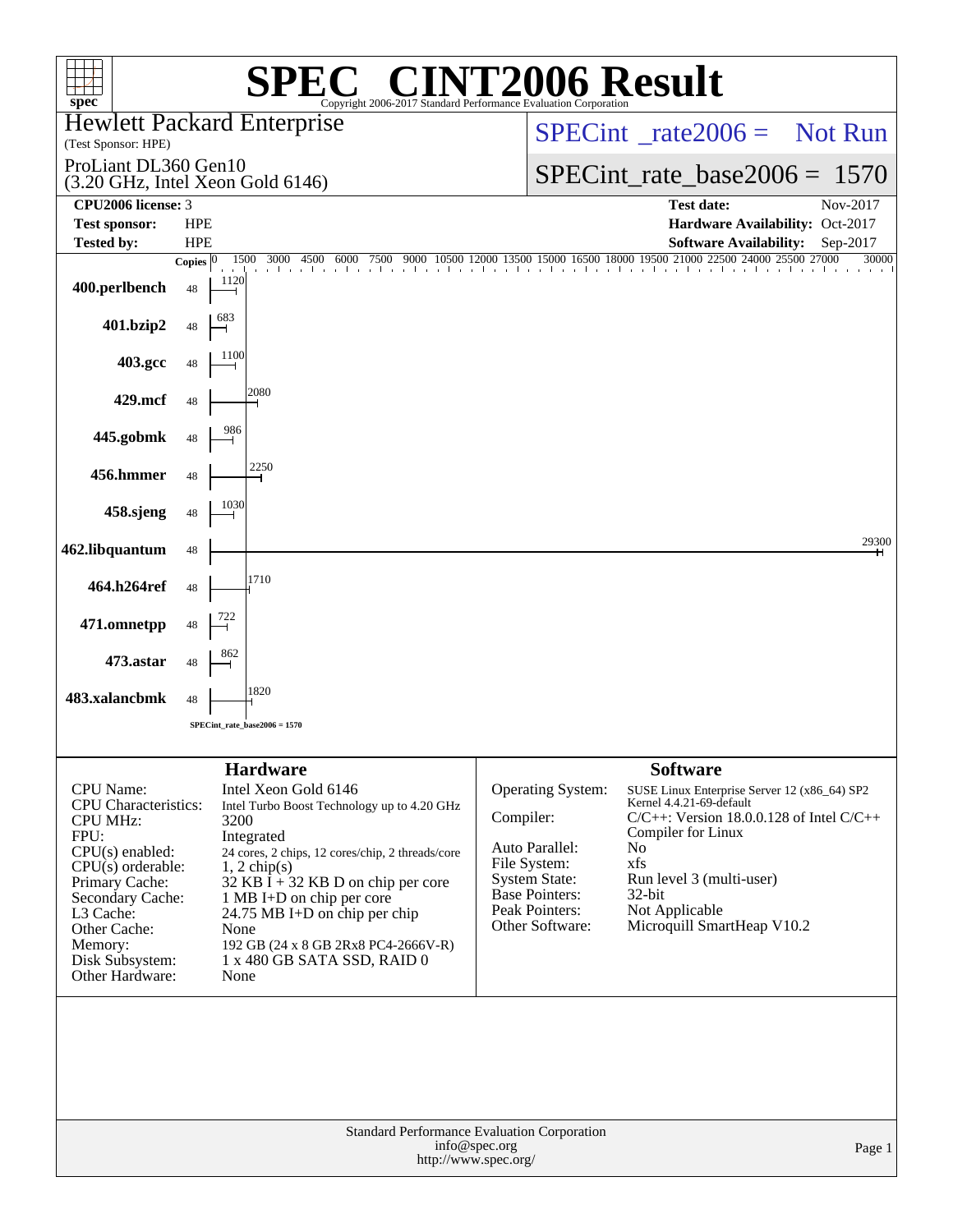

### Hewlett Packard Enterprise

(Test Sponsor: HPE)

ProLiant DL360 Gen10

(3.20 GHz, Intel Xeon Gold 6146)

 $SPECTnt_rate2006 = Not Run$ 

# [SPECint\\_rate\\_base2006 =](http://www.spec.org/auto/cpu2006/Docs/result-fields.html#SPECintratebase2006) 1570

**[CPU2006 license:](http://www.spec.org/auto/cpu2006/Docs/result-fields.html#CPU2006license)** 3 **[Test date:](http://www.spec.org/auto/cpu2006/Docs/result-fields.html#Testdate)** Nov-2017 **[Test sponsor:](http://www.spec.org/auto/cpu2006/Docs/result-fields.html#Testsponsor)** HPE **[Hardware Availability:](http://www.spec.org/auto/cpu2006/Docs/result-fields.html#HardwareAvailability)** Oct-2017 **[Tested by:](http://www.spec.org/auto/cpu2006/Docs/result-fields.html#Testedby)** HPE **[Software Availability:](http://www.spec.org/auto/cpu2006/Docs/result-fields.html#SoftwareAvailability)** Sep-2017

### **[Results Table](http://www.spec.org/auto/cpu2006/Docs/result-fields.html#ResultsTable)**

|                    | <b>Base</b>                                                                                              |                |       |                |       |                | <b>Peak</b>       |               |                |              |                |              |                |              |
|--------------------|----------------------------------------------------------------------------------------------------------|----------------|-------|----------------|-------|----------------|-------------------|---------------|----------------|--------------|----------------|--------------|----------------|--------------|
| <b>Benchmark</b>   | <b>Copies</b>                                                                                            | <b>Seconds</b> | Ratio | <b>Seconds</b> | Ratio | <b>Seconds</b> | Ratio             | <b>Copies</b> | <b>Seconds</b> | <b>Ratio</b> | <b>Seconds</b> | <b>Ratio</b> | <b>Seconds</b> | <b>Ratio</b> |
| 400.perlbench      | 48                                                                                                       | 419            | 1120  | 420            | 1120  | 418            | 1120              |               |                |              |                |              |                |              |
| 401.bzip2          | 48                                                                                                       | 680            | 681   | 678            | 683   | 672            | 690l              |               |                |              |                |              |                |              |
| $403.\mathrm{gcc}$ | 48                                                                                                       | 351            | 1100  | 350            | 1100  | 350            | <b>1100</b>       |               |                |              |                |              |                |              |
| $429$ .mcf         | 48                                                                                                       | 210            | 2080  | 211            | 2070  | 210            | 2090              |               |                |              |                |              |                |              |
| $445$ .gobm $k$    | 48                                                                                                       | 511            | 986   | 512            | 984   | 511            | 986               |               |                |              |                |              |                |              |
| 456.hmmer          | 48                                                                                                       | 199            | 2250  | 199            | 2250  | 201            | 2220              |               |                |              |                |              |                |              |
| 458.sjeng          | 48                                                                                                       | 560            | 1040  | 561            | 1030  | 562            | 1030              |               |                |              |                |              |                |              |
| 462.libquantum     | 48                                                                                                       | 33.9           | 29300 | 33.7           | 29500 | 33.9           | 29300             |               |                |              |                |              |                |              |
| 464.h264ref        | 48                                                                                                       | 619            | 1720  | 620            | 1710  | 623            | 1700              |               |                |              |                |              |                |              |
| 471.omnetpp        | 48                                                                                                       | 415            | 723   | 415            | 722   | 416            | 722               |               |                |              |                |              |                |              |
| $473$ . astar      | 48                                                                                                       | 391            | 862   | 390            | 863   | 392            | 860l              |               |                |              |                |              |                |              |
| 483.xalancbmk      | 48                                                                                                       | 181            | 1830  | 182            | 1820  | 182            | 1820 <sub>l</sub> |               |                |              |                |              |                |              |
|                    | Results appear in the order in which they were run. Bold underlined text indicates a median measurement. |                |       |                |       |                |                   |               |                |              |                |              |                |              |

### **[Submit Notes](http://www.spec.org/auto/cpu2006/Docs/result-fields.html#SubmitNotes)**

 The numactl mechanism was used to bind copies to processors. The config file option 'submit' was used to generate numactl commands to bind each copy to a specific processor. For details, please see the config file.

### **[Operating System Notes](http://www.spec.org/auto/cpu2006/Docs/result-fields.html#OperatingSystemNotes)**

 Stack size set to unlimited using "ulimit -s unlimited" Transparent Huge Pages enabled by default Filesystem page cache cleared with: shell invocation of 'sync; echo 3 > /proc/sys/vm/drop\_caches' prior to run runspec command invoked through numactl i.e.: numactl --interleave=all runspec <etc> irqbalance disabled with "service irqbalance stop" tuned profile set wtih "tuned-adm profile throughput-performance" VM Dirty ratio was set to 40 using "echo 40 > /proc/sys/vm/dirty\_ratio" Numa balancing was disabled using "echo 0 > /proc/sys/kernel/numa\_balancing"

### **[Platform Notes](http://www.spec.org/auto/cpu2006/Docs/result-fields.html#PlatformNotes)**

BIOS Configuration: Thermal Configuration set to Maximum Cooling LLC Prefetch set to Enabled LLC Dead Line Allocation set to Disabled Memory Patrol Scrubbing set to Disabled Workload Profile set to General Throughput Compute Minimum Processor Idle Power Core C-State set to C1E Sysinfo program /cpu2006/config/sysinfo.rev6993 Continued on next page

> Standard Performance Evaluation Corporation [info@spec.org](mailto:info@spec.org) <http://www.spec.org/>

Page 2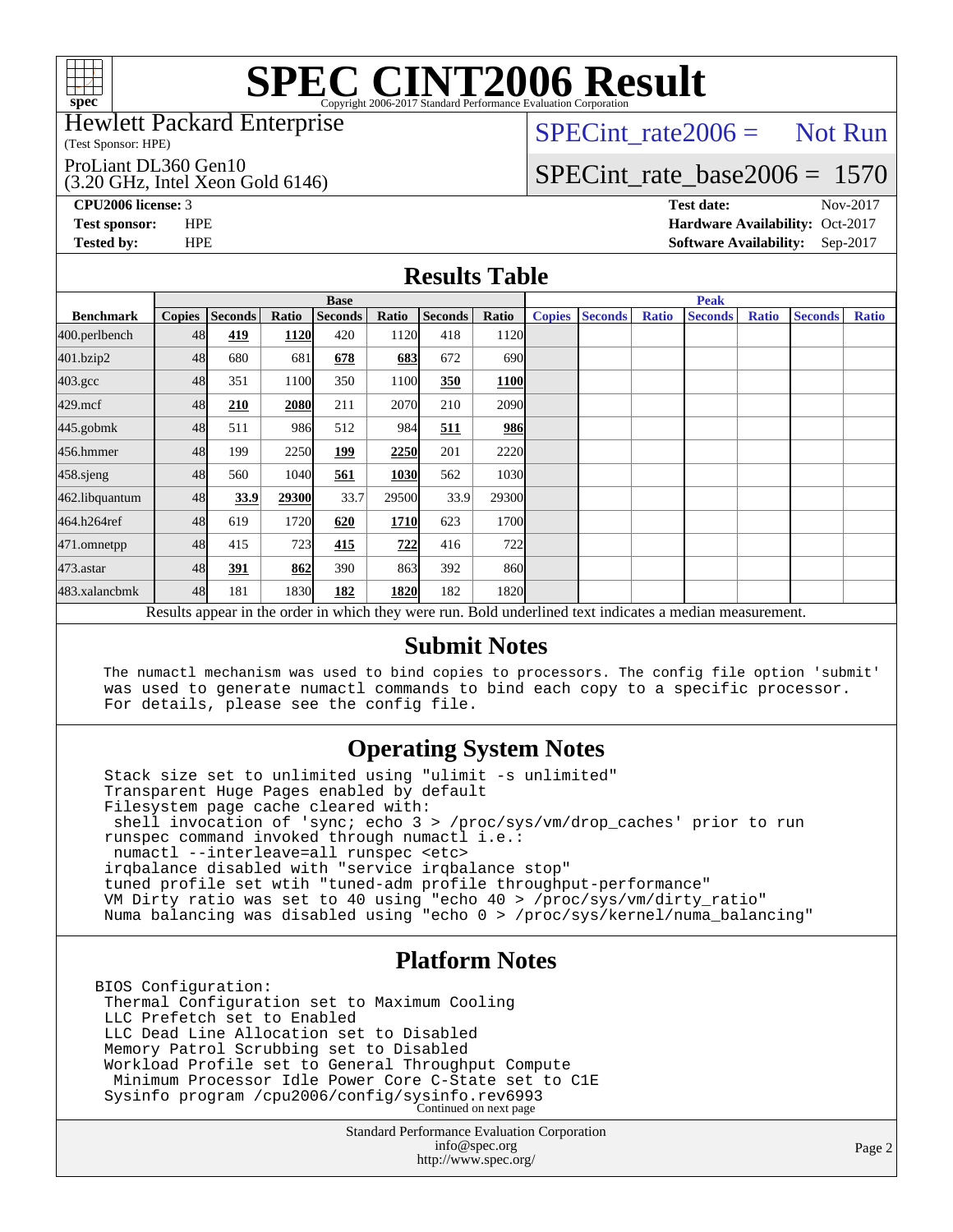

Hewlett Packard Enterprise

[SPECint\\_rate2006 =](http://www.spec.org/auto/cpu2006/Docs/result-fields.html#SPECintrate2006) Not Run

(Test Sponsor: HPE) ProLiant DL360 Gen10

(3.20 GHz, Intel Xeon Gold 6146)

[SPECint\\_rate\\_base2006 =](http://www.spec.org/auto/cpu2006/Docs/result-fields.html#SPECintratebase2006) 1570

**[CPU2006 license:](http://www.spec.org/auto/cpu2006/Docs/result-fields.html#CPU2006license)** 3 **[Test date:](http://www.spec.org/auto/cpu2006/Docs/result-fields.html#Testdate)** Nov-2017 **[Test sponsor:](http://www.spec.org/auto/cpu2006/Docs/result-fields.html#Testsponsor)** HPE **[Hardware Availability:](http://www.spec.org/auto/cpu2006/Docs/result-fields.html#HardwareAvailability)** Oct-2017 **[Tested by:](http://www.spec.org/auto/cpu2006/Docs/result-fields.html#Testedby)** HPE **[Software Availability:](http://www.spec.org/auto/cpu2006/Docs/result-fields.html#SoftwareAvailability)** Sep-2017

### **[Platform Notes \(Continued\)](http://www.spec.org/auto/cpu2006/Docs/result-fields.html#PlatformNotes)**

| <b>Standard Performance Evaluation Corporation</b><br>info@spec.org<br>http://www.spec.org/                                                                                                                                                                                                                                                                                                                                                                     | Page 3 |
|-----------------------------------------------------------------------------------------------------------------------------------------------------------------------------------------------------------------------------------------------------------------------------------------------------------------------------------------------------------------------------------------------------------------------------------------------------------------|--------|
| SPEC is set to: /cpu2006<br>Filesystem<br>Size Used Avail Use% Mounted on<br>Type<br>$/\text{dev/sda4}$<br>xfs<br>405G<br>122G<br>283G 31% / home<br>Additional information from dmidecode:<br>Continued on next page                                                                                                                                                                                                                                           |        |
| run-level 3 Nov 10 20:25                                                                                                                                                                                                                                                                                                                                                                                                                                        |        |
| uname $-a$ :<br>Linux linux-lvuc 4.4.21-69-default #1 SMP Tue Oct 25 10:58:20 UTC 2016<br>(9464f67) x86_64 x86_64 x86_64 GNU/Linux                                                                                                                                                                                                                                                                                                                              |        |
| os-release:<br>NAME="SLES"<br>VERSION="12-SP2"<br>VERSION_ID="12.2"<br>PRETTY_NAME="SUSE Linux Enterprise Server 12 SP2"<br>ID="sles"<br>$ANSI$ _COLOR=" $0:32$ "<br>CPE_NAME="cpe:/o:suse:sles:12:sp2"                                                                                                                                                                                                                                                         |        |
| From /etc/*release* /etc/*version*<br>SuSE-release:<br>SUSE Linux Enterprise Server 12 (x86_64)<br>$VERSION = 12$<br>PATCHLEVEL = 2<br># This file is deprecated and will be removed in a future service pack or<br>release.<br># Please check /etc/os-release for details about this release.                                                                                                                                                                  |        |
| From /proc/meminfo<br>MemTotal:<br>197552060 kB<br>HugePages_Total:<br>0<br>Hugepagesize: 2048 kB                                                                                                                                                                                                                                                                                                                                                               |        |
| From /proc/cpuinfo<br>model name : Intel(R) Xeon(R) Gold 6146 CPU @ 3.20GHz<br>2 "physical id"s (chips)<br>48 "processors"<br>cores, siblings (Caution: counting these is hw and system dependent. The<br>following excerpts from /proc/cpuinfo might not be reliable. Use with<br>caution.)<br>cpu cores $: 12$<br>siblings : 24<br>physical 0: cores 0 1 2 3 4 8 9 11 17 18 19 20<br>physical 1: cores 0 1 2 3 8 9 10 11 18 19 24 27<br>cache size : 25344 KB |        |
| This section contains SUT (System Under Test) info as seen by<br>some common utilities. To remove or add to this section, see:<br>http://www.spec.org/cpu2006/Docs/config.html#sysinfo                                                                                                                                                                                                                                                                          |        |
| Revision 6993 of 2015-11-06 (b5e8d4b4eb51ed28d7f98696cbe290c1)<br>running on linux-lvuc Fri Nov 10 21:04:28 2017                                                                                                                                                                                                                                                                                                                                                |        |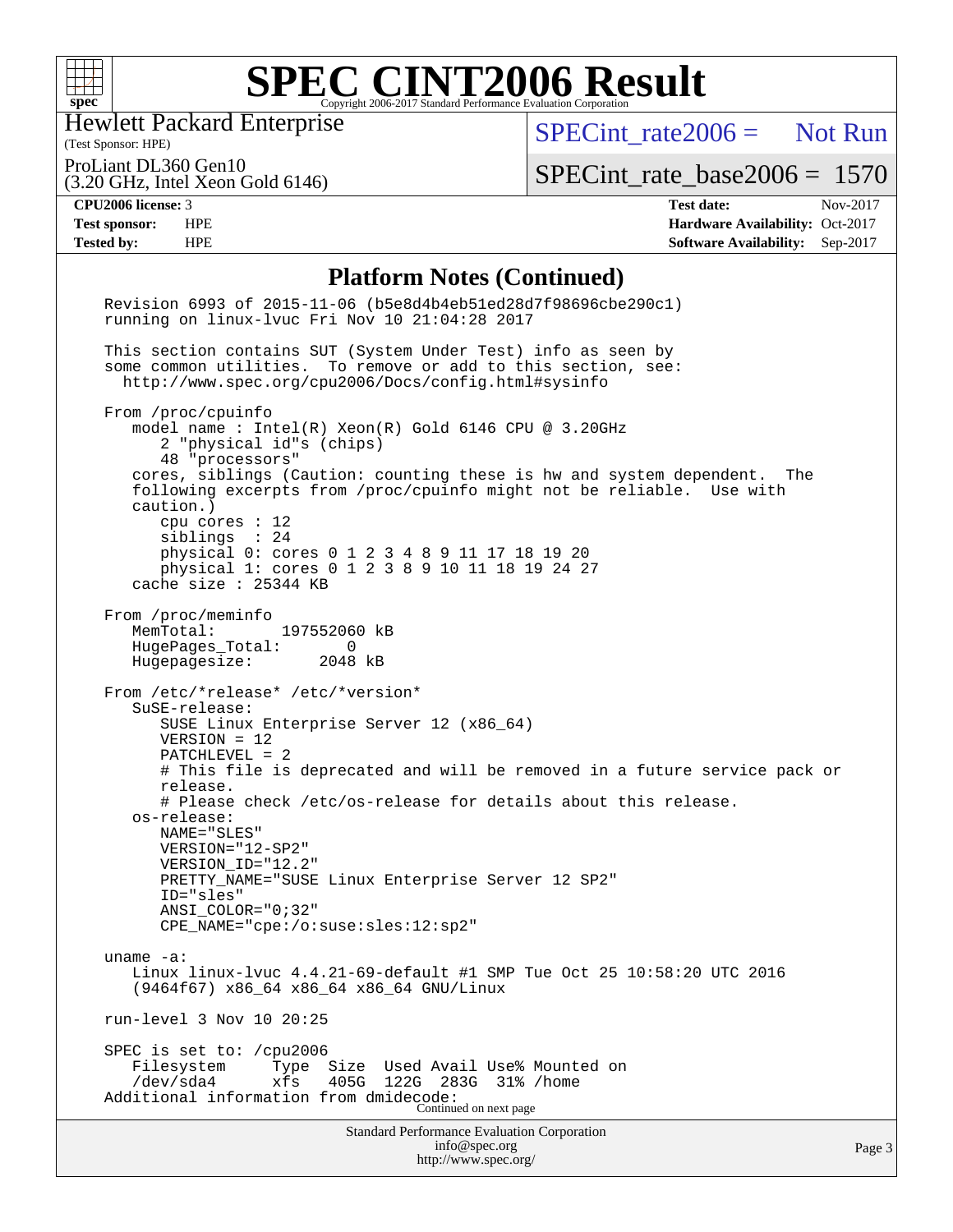

Hewlett Packard Enterprise

 $SPECint rate2006 =$  Not Run

(Test Sponsor: HPE) ProLiant DL360 Gen10

(3.20 GHz, Intel Xeon Gold 6146)

[SPECint\\_rate\\_base2006 =](http://www.spec.org/auto/cpu2006/Docs/result-fields.html#SPECintratebase2006) 1570

**[CPU2006 license:](http://www.spec.org/auto/cpu2006/Docs/result-fields.html#CPU2006license)** 3 **[Test date:](http://www.spec.org/auto/cpu2006/Docs/result-fields.html#Testdate)** Nov-2017 **[Test sponsor:](http://www.spec.org/auto/cpu2006/Docs/result-fields.html#Testsponsor)** HPE **[Hardware Availability:](http://www.spec.org/auto/cpu2006/Docs/result-fields.html#HardwareAvailability)** Oct-2017 **[Tested by:](http://www.spec.org/auto/cpu2006/Docs/result-fields.html#Testedby)** HPE **[Software Availability:](http://www.spec.org/auto/cpu2006/Docs/result-fields.html#SoftwareAvailability)** Sep-2017

### **[Platform Notes \(Continued\)](http://www.spec.org/auto/cpu2006/Docs/result-fields.html#PlatformNotes)**

 Warning: Use caution when you interpret this section. The 'dmidecode' program reads system data which is "intended to allow hardware to be accurately determined", but the intent may not be met, as there are frequent changes to hardware, firmware, and the "DMTF SMBIOS" standard.

 BIOS HPE U32 09/29/2017 Memory: 24x UNKNOWN NOT AVAILABLE 8 GB 2 rank 2666 MHz

(End of data from sysinfo program)

### **[General Notes](http://www.spec.org/auto/cpu2006/Docs/result-fields.html#GeneralNotes)**

Environment variables set by runspec before the start of the run: LD\_LIBRARY\_PATH = "/cpu2006/libs/32:/cpu2006/libs/64:/cpu2006/sh10.2"

 Binaries compiled on a system with 1x Intel Core i7-4790 CPU + 32GB RAM memory using Redhat Enterprise Linux 7.2

## **[Base Compiler Invocation](http://www.spec.org/auto/cpu2006/Docs/result-fields.html#BaseCompilerInvocation)**

[C benchmarks](http://www.spec.org/auto/cpu2006/Docs/result-fields.html#Cbenchmarks):

[icc -m32 -L/opt/intel/compilers\\_and\\_libraries\\_2018.0.082/linux/lib/ia32](http://www.spec.org/cpu2006/results/res2017q4/cpu2006-20171114-50625.flags.html#user_CCbase_intel_icc_355c401af4d5dc87e09103a6bbcae1c6)

[C++ benchmarks:](http://www.spec.org/auto/cpu2006/Docs/result-fields.html#CXXbenchmarks) [icpc -m32 -L/opt/intel/compilers\\_and\\_libraries\\_2018.0.082/linux/lib/ia32](http://www.spec.org/cpu2006/results/res2017q4/cpu2006-20171114-50625.flags.html#user_CXXbase_intel_icpc_b34a6f497613b30bc6bf10051974f22f)

### **[Base Portability Flags](http://www.spec.org/auto/cpu2006/Docs/result-fields.html#BasePortabilityFlags)**

 400.perlbench: [-D\\_FILE\\_OFFSET\\_BITS=64](http://www.spec.org/cpu2006/results/res2017q4/cpu2006-20171114-50625.flags.html#user_basePORTABILITY400_perlbench_file_offset_bits_64_438cf9856305ebd76870a2c6dc2689ab) [-DSPEC\\_CPU\\_LINUX\\_IA32](http://www.spec.org/cpu2006/results/res2017q4/cpu2006-20171114-50625.flags.html#b400.perlbench_baseCPORTABILITY_DSPEC_CPU_LINUX_IA32) 401.bzip2: [-D\\_FILE\\_OFFSET\\_BITS=64](http://www.spec.org/cpu2006/results/res2017q4/cpu2006-20171114-50625.flags.html#user_basePORTABILITY401_bzip2_file_offset_bits_64_438cf9856305ebd76870a2c6dc2689ab) 403.gcc: [-D\\_FILE\\_OFFSET\\_BITS=64](http://www.spec.org/cpu2006/results/res2017q4/cpu2006-20171114-50625.flags.html#user_basePORTABILITY403_gcc_file_offset_bits_64_438cf9856305ebd76870a2c6dc2689ab) 429.mcf: [-D\\_FILE\\_OFFSET\\_BITS=64](http://www.spec.org/cpu2006/results/res2017q4/cpu2006-20171114-50625.flags.html#user_basePORTABILITY429_mcf_file_offset_bits_64_438cf9856305ebd76870a2c6dc2689ab) 445.gobmk: [-D\\_FILE\\_OFFSET\\_BITS=64](http://www.spec.org/cpu2006/results/res2017q4/cpu2006-20171114-50625.flags.html#user_basePORTABILITY445_gobmk_file_offset_bits_64_438cf9856305ebd76870a2c6dc2689ab) 456.hmmer: [-D\\_FILE\\_OFFSET\\_BITS=64](http://www.spec.org/cpu2006/results/res2017q4/cpu2006-20171114-50625.flags.html#user_basePORTABILITY456_hmmer_file_offset_bits_64_438cf9856305ebd76870a2c6dc2689ab) 458.sjeng: [-D\\_FILE\\_OFFSET\\_BITS=64](http://www.spec.org/cpu2006/results/res2017q4/cpu2006-20171114-50625.flags.html#user_basePORTABILITY458_sjeng_file_offset_bits_64_438cf9856305ebd76870a2c6dc2689ab) 462.libquantum: [-D\\_FILE\\_OFFSET\\_BITS=64](http://www.spec.org/cpu2006/results/res2017q4/cpu2006-20171114-50625.flags.html#user_basePORTABILITY462_libquantum_file_offset_bits_64_438cf9856305ebd76870a2c6dc2689ab) [-DSPEC\\_CPU\\_LINUX](http://www.spec.org/cpu2006/results/res2017q4/cpu2006-20171114-50625.flags.html#b462.libquantum_baseCPORTABILITY_DSPEC_CPU_LINUX) 464.h264ref: [-D\\_FILE\\_OFFSET\\_BITS=64](http://www.spec.org/cpu2006/results/res2017q4/cpu2006-20171114-50625.flags.html#user_basePORTABILITY464_h264ref_file_offset_bits_64_438cf9856305ebd76870a2c6dc2689ab) 471.omnetpp: [-D\\_FILE\\_OFFSET\\_BITS=64](http://www.spec.org/cpu2006/results/res2017q4/cpu2006-20171114-50625.flags.html#user_basePORTABILITY471_omnetpp_file_offset_bits_64_438cf9856305ebd76870a2c6dc2689ab) 473.astar: [-D\\_FILE\\_OFFSET\\_BITS=64](http://www.spec.org/cpu2006/results/res2017q4/cpu2006-20171114-50625.flags.html#user_basePORTABILITY473_astar_file_offset_bits_64_438cf9856305ebd76870a2c6dc2689ab) 483.xalancbmk: [-D\\_FILE\\_OFFSET\\_BITS=64](http://www.spec.org/cpu2006/results/res2017q4/cpu2006-20171114-50625.flags.html#user_basePORTABILITY483_xalancbmk_file_offset_bits_64_438cf9856305ebd76870a2c6dc2689ab) [-DSPEC\\_CPU\\_LINUX](http://www.spec.org/cpu2006/results/res2017q4/cpu2006-20171114-50625.flags.html#b483.xalancbmk_baseCXXPORTABILITY_DSPEC_CPU_LINUX)

> Standard Performance Evaluation Corporation [info@spec.org](mailto:info@spec.org) <http://www.spec.org/>